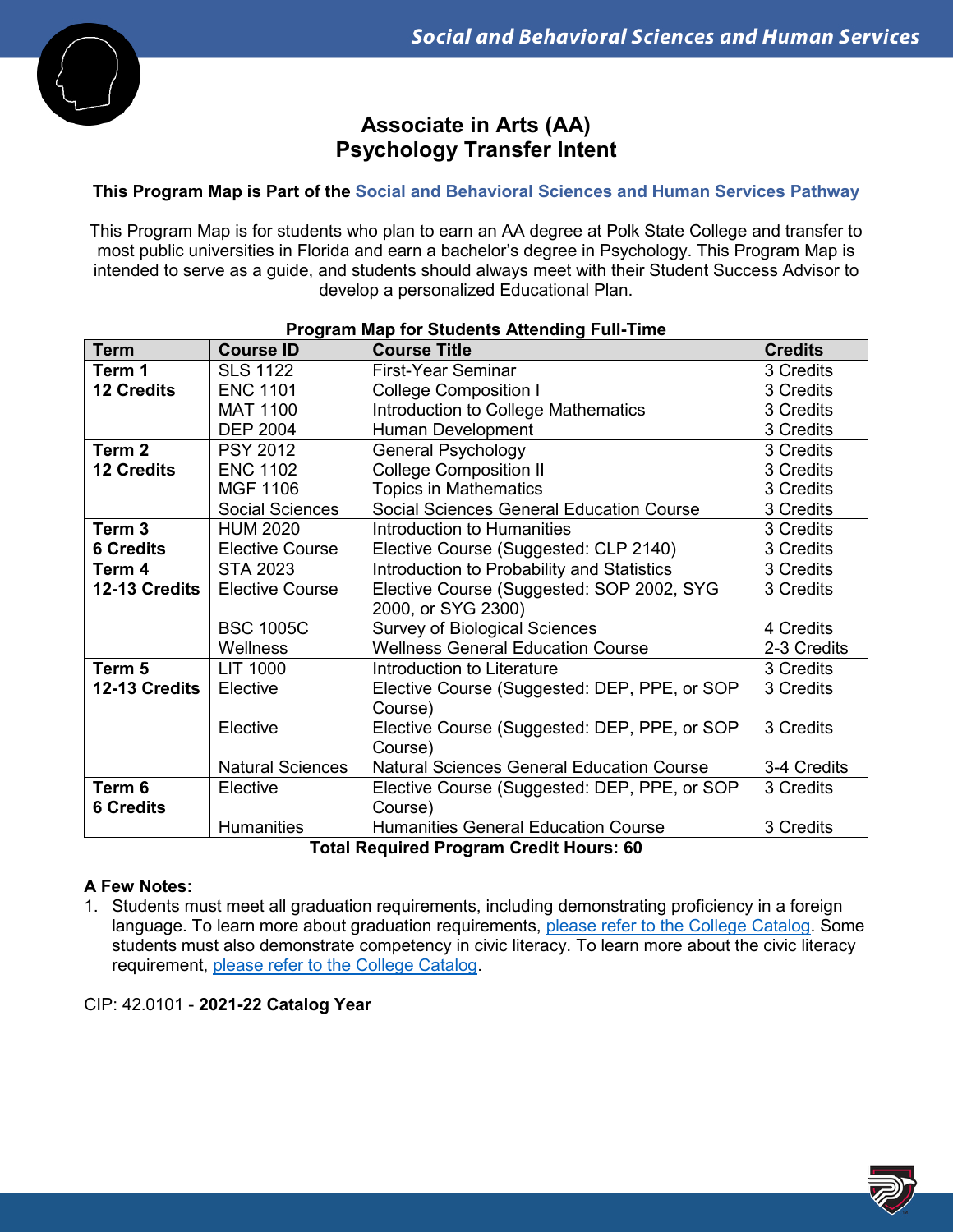# **Associate in Arts (AA) Psychology Transfer Intent**

## **This Program Map is Part of the Social and Behavioral Sciences and Human Services Pathway**

This Program Map is for students who plan to earn an AA degree at Polk State College and transfer to most public universities in Florida and earn a bachelor's degree in Psychology. This Program Map is intended to serve as a guide, and students should always meet with their Student Success Advisor to develop a personalized Educational Plan.

| Program Map for Students Attending Part-Time   |                         |                                                  |                |  |
|------------------------------------------------|-------------------------|--------------------------------------------------|----------------|--|
| <b>Term</b>                                    | <b>Course ID</b>        | <b>Course Title</b>                              | <b>Credits</b> |  |
| Term 1                                         | <b>SLS 1122</b>         | First-Year Seminar                               | 3 Credits      |  |
|                                                | <b>ENC 1101</b>         | <b>College Composition I</b>                     | 3 Credits      |  |
| Term <sub>2</sub>                              | <b>MAT 1100</b>         | Introduction to College Mathematics              | 3 Credits      |  |
|                                                | <b>DEP 2004</b>         | Human Development                                | 3 Credits      |  |
| Term <sub>3</sub>                              | <b>PSY 2012</b>         | <b>General Psychology</b>                        | 3 Credits      |  |
|                                                | <b>ENC 1102</b>         | <b>College Composition II</b>                    | 3 Credits      |  |
| Term 4                                         | MGF 1106                | <b>Topics in Mathematics</b>                     | 3 Credits      |  |
|                                                | <b>Social Sciences</b>  | Social Sciences General Education Course         | 3 Credits      |  |
| Term 5                                         | <b>HUM 2020</b>         | Introduction to Humanities                       | 3 Credits      |  |
|                                                | <b>STA 2023</b>         | Introduction to Probability and Statistics       | 3 Credits      |  |
| Term 6                                         | <b>Elective Course</b>  | Elective Course (Suggested: CLP 2140)            | 3 Credits      |  |
|                                                | <b>Elective Course</b>  | Elective Course (Suggested: SOP 2002, SYG        | 3 Credits      |  |
|                                                |                         | 2000, or SYG 2300)                               |                |  |
| Term 7                                         | <b>BSC 1005C</b>        | <b>Survey of Biological Sciences</b>             | 4 Credits      |  |
|                                                | Wellness                | <b>Wellness General Education Course</b>         | 2-3 Credits    |  |
| Term 8                                         | <b>LIT 1000</b>         | Introduction to Literature                       | 3 Credits      |  |
|                                                | Elective                | Elective Course (Suggested: DEP, PPE, or SOP     | 3 Credits      |  |
|                                                |                         | Course)                                          |                |  |
| Term <sub>9</sub>                              | Elective                | Elective Course (Suggested: DEP, PPE, or SOP     | 3 Credits      |  |
|                                                |                         | Course)                                          |                |  |
|                                                | <b>Natural Sciences</b> | <b>Natural Sciences General Education Course</b> | 3-4 Credits    |  |
| Term 10                                        | Elective                | Elective Course (Suggested: DEP, PPE, or SOP     | 3 Credits      |  |
|                                                |                         | Course)                                          |                |  |
|                                                | <b>Humanities</b>       | <b>Humanities General Education Course</b>       | 3 Credits      |  |
| <b>Total Required Program Credit Hours: 60</b> |                         |                                                  |                |  |

### **A Few Notes:**

1. Students must meet all graduation requirements, including demonstrating proficiency in a foreign language. To learn more about graduation requirements, [please refer to the College Catalog.](http://catalog.polk.edu/content.php?catoid=40&navoid=2766) Some students must also demonstrate competency in civic literacy. To learn more about the civic literacy requirement, [please refer to the College Catalog.](http://catalog.polk.edu/content.php?catoid=40&navoid=2781)

CIP: 42.0101 - **2021-22 Catalog Year**